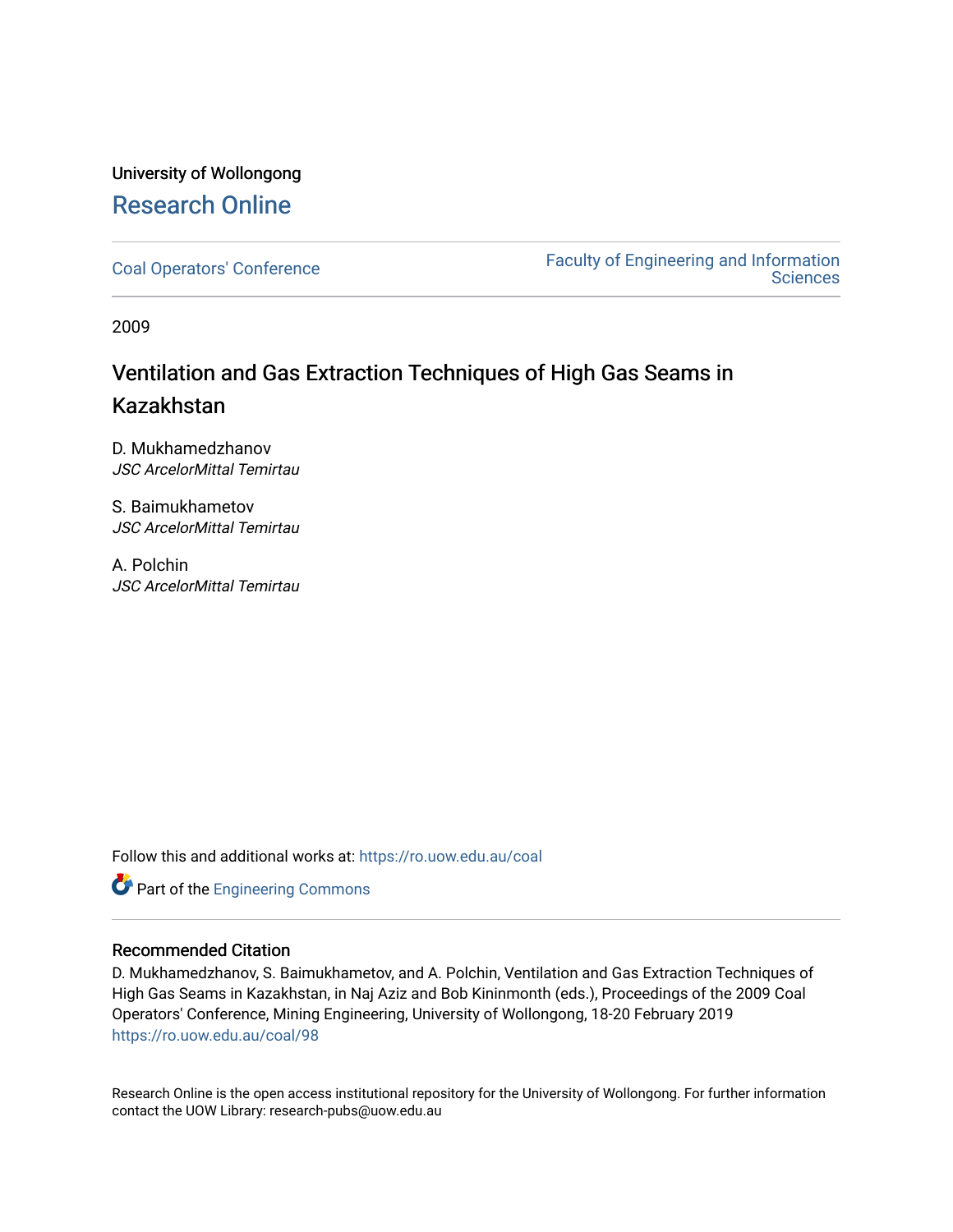# **VENTILATION AND GAS EXTRACTION TECHNIQUES OF HIGH GAS SEAMS IN KAZAKHSTAN**

## **Dzhakan Mukhamedzhanov<sup>1</sup> , Serghzy Baimukhametov<sup>2</sup> and Aleksander Polchin<sup>3</sup>**

*ABSTRACT:* The execution of gas drainage techniques to degas the high methane content seams, and to allow their safe working, is influenced by the low permeability of the coal seams. The extraction techniques of coal degasification employed are; mining the underlying thin seam before extracting the main thicker target seam; pre-drainage of the target seam, from surface in conjunction with in-seam drainage, both using vacuum extraction and; taking a top lift of the very thick seams. A significant proportion of the liberated gas is also extracted from the goaf area. Several special techniques are employed in managing the goaf gas, including gas extraction from surface boreholes, bleeder drivages and gas drainage from roadways constructed above the extraction seam. Methane removal levels of 60% are achieved through effective methane gas drainage management and control in coal production. These practical measures contributed to increase in methane gas volume available for utilisation to 120 m $\frac{3}{2}$ min.

#### **INTRODUCTION**

The Coal Division of ArcelorMittal operates eight underground mines in the Karaganda coalfield in Kazakhstan. The current production of coal is 12 Mt per annum. The working of the coal is constrained by the so called "methane barrier", which manifests itself by a high coal seam methane content at the depths more than 500 m. Most of the mines operate at depths greater than 500 m and working conditions are therefore characterised by high methane release levels at the development and production units of up to 100-150  $m^3/m$ in. of pure methane equivalent.

#### **EXTRACTION SEQUENCE**

To allow safe extraction of the thick but very gassy  $K_{12}$  coal seam, the underlying  $K_{10}$  coal seam, which is over 4 m thick, is extracted first. The 7 m thick,  $K_{12}$  seam can then safely be mined in two lifts, with a capacity of 10 Kt per day.

The description of this technique by undermining of the  $K_{12}$  seam by the  $K_{10}$  seam at Abayskaya mine is outlined in detail as follows.

#### **Seam setting**

The  $K_{12}$  seam is some 440 m below surface. The distance between  $K_{10}$  and  $K_{12}$  is 55-60 m. At the distance of 30-35 m. from the  $K_{10}$  there is a thin seam  $K_{11}$  which is 1.0-1.5 m thick. The  $K_{11}$  horizon is used as the drainage drive level.

The immediate roof of the seam is medium-hard mudstone, with a thickness of 5.0-8.8 m, which readily caves. Dip angles range between 10 and 26 degrees. Operating seam height of the  $K_{10}$  is 4.45 m, with an extracting height is 3.9 m.

Natural gas content of the  $K_{10}$  seam, as determined during the original exploration, is 25.7 m<sup>3</sup>/ton. There is methane ingress into the goaf of the  $K_{10}$  from the overlying  $K_{12}$  seam, giving a relative gas emission of 44.70 m<sup>3</sup>/t. 80-90% of the total K<sub>10,</sub> K<sub>11</sub> and K<sub>12</sub> gas is extracted during and from the mining of the underlying К10 seam.

 $\overline{a}$ 

*<sup>1</sup> Technical Director Coal Division JSC ArcelorMittal Temirtau 2*

<sup>&</sup>lt;sup>2</sup> Professor D.E, Advisor on Production Modernization and Development Coal Division JSC ArcelorMittal Temirtau

*Deputy Technical Director Coal Division JSC ArcelorMittal Temirtau, mining*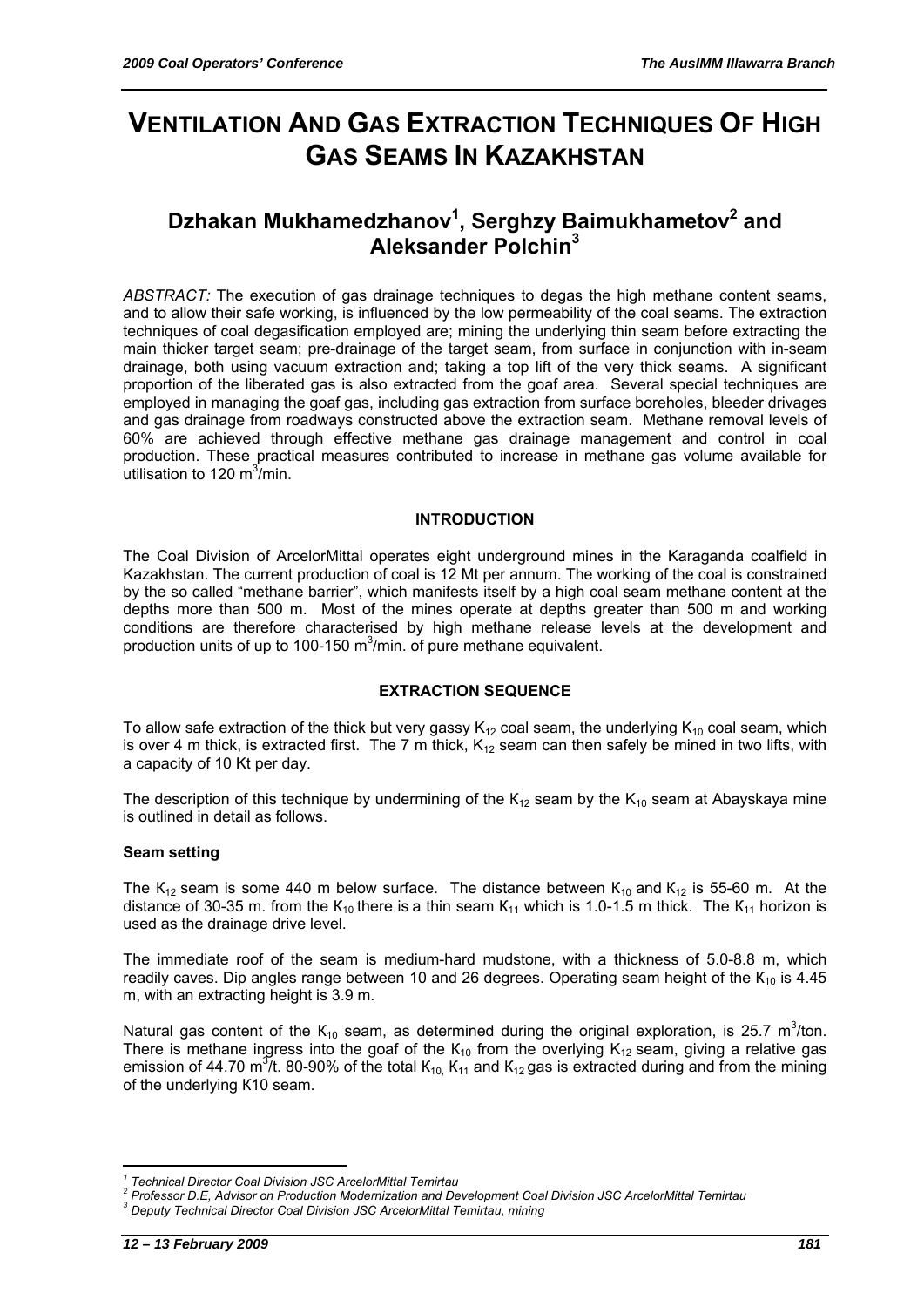#### **Gas Drainage methods**

Different gas extraction methods and drivages are shown in the following figure: These consist of a combination of in-seam extraction drill holes, goaf holes from surface and an overlying sewer drainage drive.

The trials for goaf drainage, through cross measure drilling, are currently being tried out at the neighbouring mine. The longwall face ventilation is by conventional U-type system, with an intake and return gate roads. The ventilation quantity is 1,500  $m^3/m$ in at the face. The methane capture by means of ventilation and degasification is shown in Table 1.



#### **Figure 1 - The draft of methane emission control at Abayskaya mine**

#### **Longwall block pre drainage**

Preliminary degassing was carried out within the working seam and included:

- preliminary seam pre drainage holes, which are drilled from the intake gate; the distance between holes – 8 m and the length – 120-140 m.; the term of degassing - 268 days;
- progressive advanced seam degassing holes, during or immediately prior to extraction, which are drilled from return gate; the distance between holes – 2 m and the length – 100-120 m.

The practice showed that the most efficient method was advanced degassing holes in the distance of 10 m from face line (the abutment zone in front of production face line); they removed 2.0-2.5 m<sup>3</sup>/min.

#### **Goaf drainage**

The main part of methane from the longwall goaf was captured by using isolating seal at the return incline  $K_{10}$  (73.6 m<sup>3</sup>/min pure methane), i.e. more than 50% of total methane content of area. 15 vacuum pumps (НВ-50) were in operation for this method of degassing to provide safe work in the production unit. Two gas pipelines (402 mm diameter) were connected from the seal to three main wells (two 325 mm diameter well and one 500 mm diameter).

The methane content in the face and production unit was constantly in the range of 0.9-1.1% under such methane management method. The gas content exceeded the allowable standard in the goaf at the distance of 5 m from face end. The efficiency of this method began to decrease after 200 m of face advance and methane content increased up to 1.5% at the face end. The situation at the production face has changed when the faceline reached the gas drainage gate. The gas drainage gate is driven in the overlying thin seam  $K_{11}$  at a distance of 30-35 m from working seam  $K_{10}$ . The development rate was not limited by gas factor.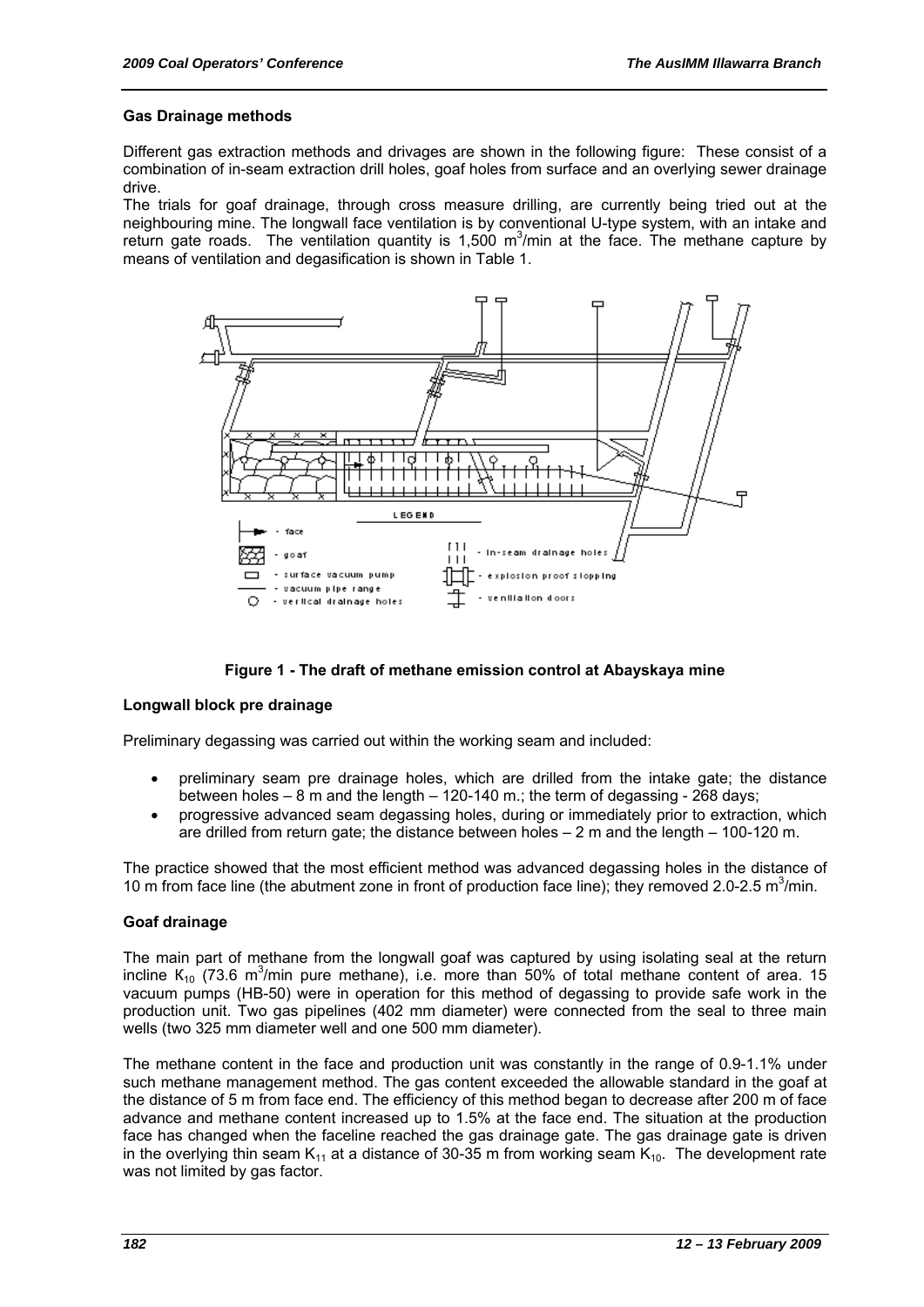|                                                            | Methane capture, $m^3/m$ in                      |                                  |                                                                       |                                                          |  |
|------------------------------------------------------------|--------------------------------------------------|----------------------------------|-----------------------------------------------------------------------|----------------------------------------------------------|--|
| <b>Methane recovery methods</b>                            | Methane-air<br>mixture $Q_{mix}$ ,<br>$m^3/m$ in | <b>Methane</b><br>purity K,<br>% | <b>Methane</b><br>capture in<br>terms of<br>100% $QCH4$<br>$m^3/m$ in | <b>Effectiveness</b><br>coefficient of<br>degasification |  |
| Per face output                                            | 4500 tonnes                                      |                                  |                                                                       |                                                          |  |
| Ventilation                                                |                                                  |                                  | 39.0                                                                  |                                                          |  |
| <b>Return</b>                                              | 2100.0                                           | 0.9/1.1                          | 21.0                                                                  |                                                          |  |
| Isolated methane withdrawal by<br>means of mine depression | 100.0                                            | 18.0                             | 18.0                                                                  |                                                          |  |
| Methane content in upper face<br>end                       |                                                  | 0.9/1.5                          |                                                                       |                                                          |  |
| Degassing                                                  |                                                  |                                  | 98.0                                                                  | 0.78                                                     |  |
| 1. Vertical degassing wells                                | 40.6                                             | 60.0                             | 24.4                                                                  | 0.17                                                     |  |
| 2. From seals of mine roadways                             | 408.9                                            | 18.0                             | 73.6                                                                  | 0.52                                                     |  |
| Total methane content of the<br>section                    |                                                  |                                  | 137.0                                                                 |                                                          |  |

#### **Table 1 - methane capture by means of ventilation and degasification**

The efficiency of the degassing method of gas emission source, during coal seam mining, is dependent on accurate determination of geomechanical processes in the mining area. The efficiency of the gas drainage gate technique was dependent on its right location, taking into consideration all rock movements and faults. The major point during this degassing method designing is the determination of expected volumes of methane emission from the undermining seam  $(K_{12})$ . Methane flow rate from undermining seam is dependent on the active gas emission area of undermining seam, its natural and residual gas content.

In accordance with calculations, the actual methane release rates from undermining seam  $K_{12}$  showed that it is required to increase air-methane mixture in the gas drainage gate for isolated methane withdrawal. Therefore two gas pipelines (402 mm diameter) were applied to isolating seal. The airmethane mixture was pumped out through two main degassing wells (325 m diameter) by means of six vacuum pumps. However, the increased gas emission from the undermining seam occurred mainly in the active movement area, which was limited by the critical angles of movement and rock relief. Thus, the optimal location of gas drainage gate, providing maximum efficiency, was at the distance of 1.5-1.6 length of face from the return gate. By using this degassing method for production section 32  $K<sub>10</sub>$ -N at Abayskaya mine the calculations defined the gas drainage gate location at 30 m from the return gate and 30-35 m from the mining seam.

#### **Gas balance**

The methane capture by ventilation and degassing is shown in Table 2. Methane removal levels of 60% were achieved by using the methane management and control at the production unit through the gas drainage gate K11. This allowed the increase in methane volume available for utilization (concentration  $25%$ ) to 120.5 m<sup>3</sup>/min (or 75% of total methane saturation of unit). The maximum methane concentration in the return was no more than 0.9% (per face per day output of 2000 t); the concentration of methane in the upper face end was lower 1.0%.